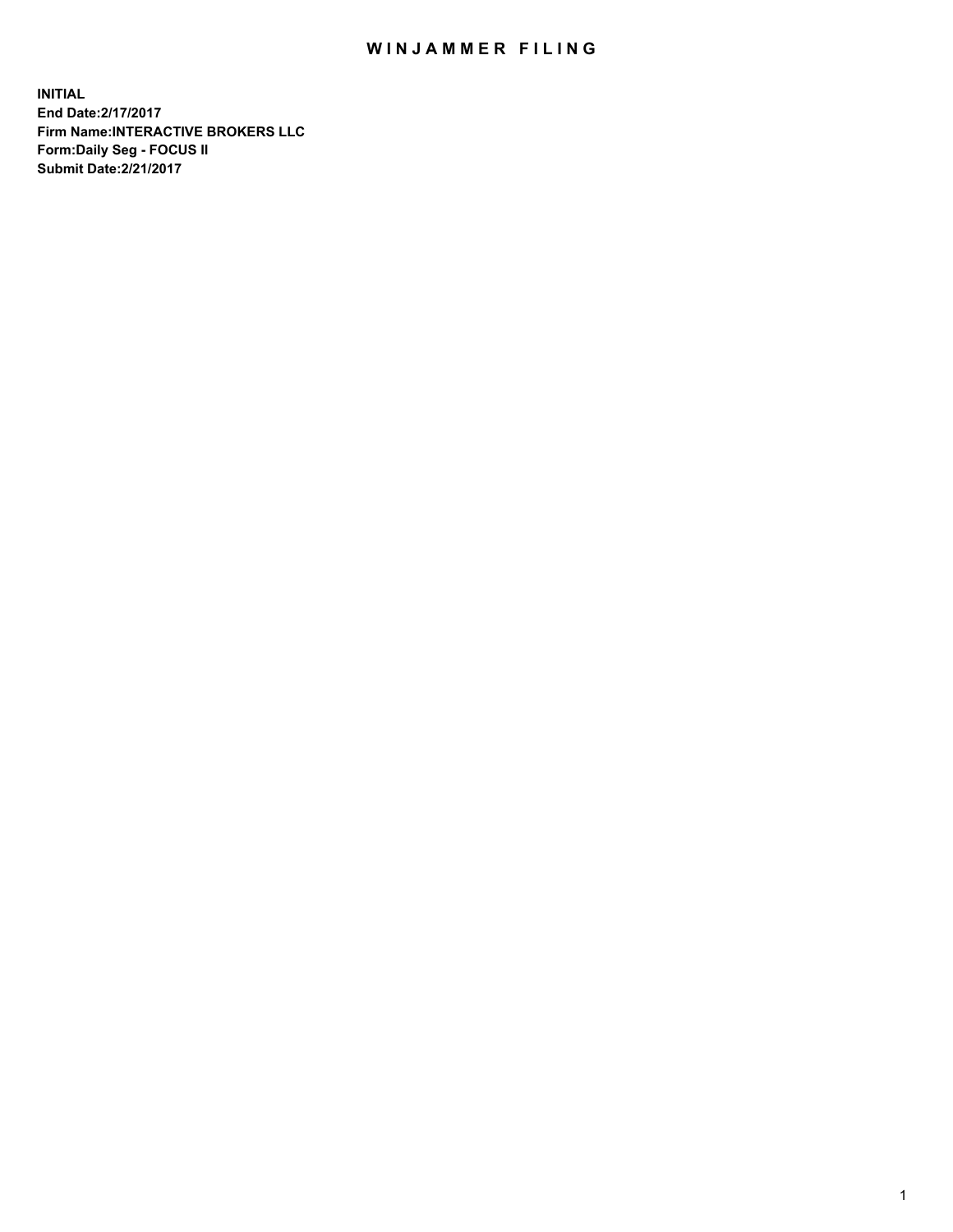## **INITIAL End Date:2/17/2017 Firm Name:INTERACTIVE BROKERS LLC Form:Daily Seg - FOCUS II Submit Date:2/21/2017 Daily Segregation - Cover Page**

| Name of Company<br><b>Contact Name</b><br><b>Contact Phone Number</b><br><b>Contact Email Address</b>                                                                                                                                                                                                                          | <b>INTERACTIVE BROKERS LLC</b><br>James Menicucci<br>203-618-8085<br>jmenicucci@interactivebrokers.c<br>om |
|--------------------------------------------------------------------------------------------------------------------------------------------------------------------------------------------------------------------------------------------------------------------------------------------------------------------------------|------------------------------------------------------------------------------------------------------------|
| FCM's Customer Segregated Funds Residual Interest Target (choose one):<br>a. Minimum dollar amount: ; or<br>b. Minimum percentage of customer segregated funds required:%; or<br>c. Dollar amount range between: and; or<br>d. Percentage range of customer segregated funds required between:% and%.                          | $\overline{\mathbf{0}}$<br>0<br>155,000,000 245,000,000<br>0 <sub>0</sub>                                  |
| FCM's Customer Secured Amount Funds Residual Interest Target (choose one):<br>a. Minimum dollar amount: ; or<br>b. Minimum percentage of customer secured funds required:%; or<br>c. Dollar amount range between: and; or<br>d. Percentage range of customer secured funds required between:% and%.                            | $\overline{\mathbf{0}}$<br>$\overline{\mathbf{0}}$<br>80,000,000 120,000,000<br>00                         |
| FCM's Cleared Swaps Customer Collateral Residual Interest Target (choose one):<br>a. Minimum dollar amount: ; or<br>b. Minimum percentage of cleared swaps customer collateral required:% ; or<br>c. Dollar amount range between: and; or<br>d. Percentage range of cleared swaps customer collateral required between:% and%. | $\overline{\mathbf{0}}$<br>$\overline{\mathbf{0}}$<br>0 <sub>0</sub><br><u>00</u>                          |

Attach supporting documents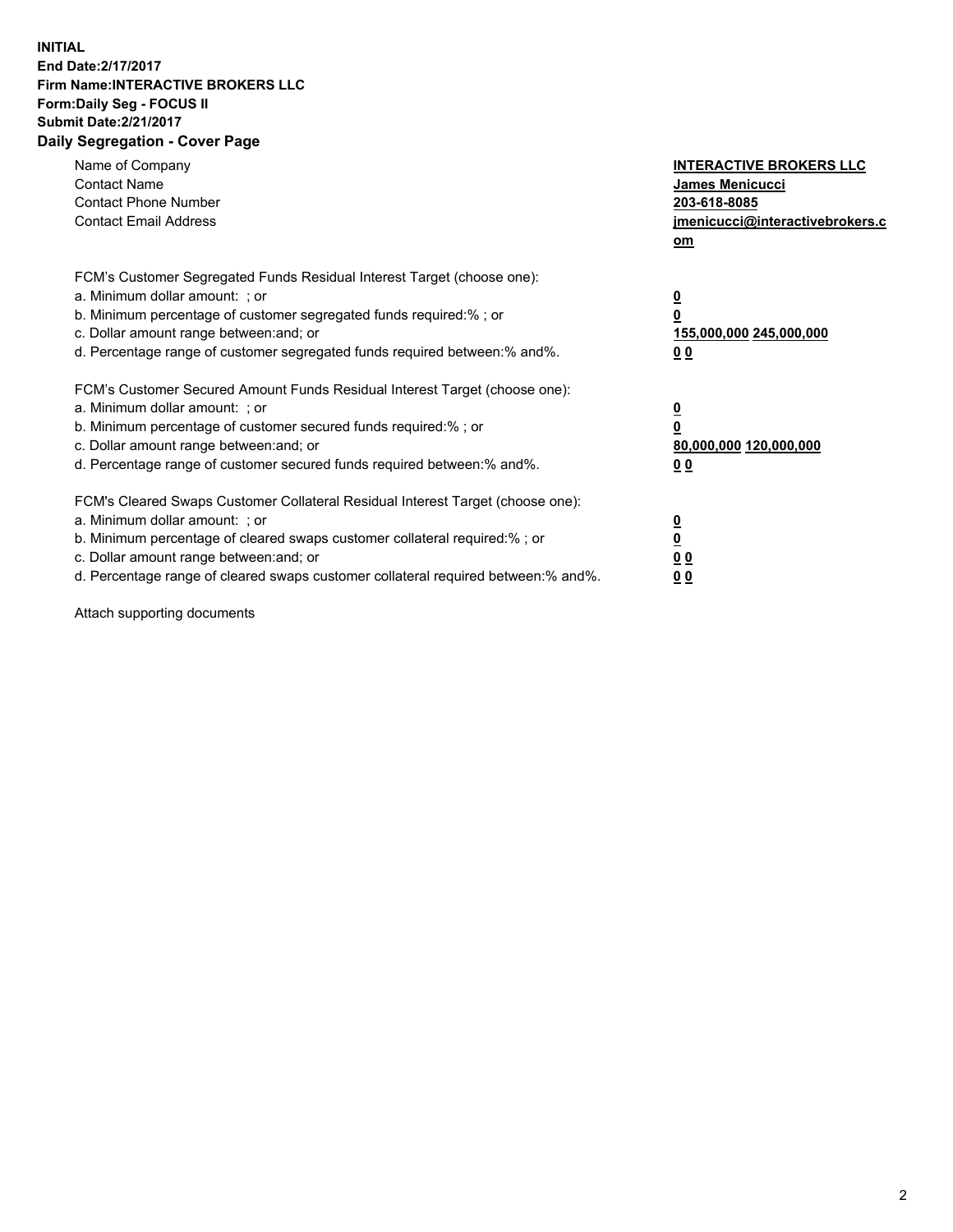## **INITIAL End Date:2/17/2017 Firm Name:INTERACTIVE BROKERS LLC Form:Daily Seg - FOCUS II Submit Date:2/21/2017 Daily Segregation - Secured Amounts**

|                | Daily Jegregation - Jeculed Aniounts                                                                       |                                  |
|----------------|------------------------------------------------------------------------------------------------------------|----------------------------------|
|                | Foreign Futures and Foreign Options Secured Amounts                                                        |                                  |
|                | Amount required to be set aside pursuant to law, rule or regulation of a foreign                           | $0$ [7305]                       |
|                | government or a rule of a self-regulatory organization authorized thereunder                               |                                  |
| 1.             | Net ledger balance - Foreign Futures and Foreign Option Trading - All Customers                            |                                  |
|                | A. Cash                                                                                                    | 348,113,563 [7315]               |
|                | B. Securities (at market)                                                                                  | $0$ [7317]                       |
| 2.             | Net unrealized profit (loss) in open futures contracts traded on a foreign board of trade                  | 12,289,348 [7325]                |
| 3.             | Exchange traded options                                                                                    |                                  |
|                | a. Market value of open option contracts purchased on a foreign board of trade                             | 152,487 [7335]                   |
|                | b. Market value of open contracts granted (sold) on a foreign board of trade                               | $-36,074$ [7337]                 |
| 4.             | Net equity (deficit) (add lines 1.2. and 3.)                                                               | 360,519,324 [7345]               |
| 5.             | Account liquidating to a deficit and account with a debit balances - gross amount                          | 64,560 [7351]                    |
|                | Less: amount offset by customer owned securities                                                           | 0 [7352] 64,560 [7354]           |
| 6.             | Amount required to be set aside as the secured amount - Net Liquidating Equity                             | 360,583,884 [7355]               |
|                | Method (add lines 4 and 5)                                                                                 |                                  |
| 7.             | Greater of amount required to be set aside pursuant to foreign jurisdiction (above) or line                | 360,583,884 [7360]               |
|                | 6.                                                                                                         |                                  |
|                | FUNDS DEPOSITED IN SEPARATE REGULATION 30.7 ACCOUNTS                                                       |                                  |
| $\mathbf{1}$ . | Cash in banks                                                                                              |                                  |
|                | A. Banks located in the United States                                                                      | $0$ [7500]                       |
|                | B. Other banks qualified under Regulation 30.7                                                             | 0 [7520] 0 [7530]                |
| 2.             | Securities                                                                                                 |                                  |
|                | A. In safekeeping with banks located in the United States                                                  | 400,623,710 [7540]               |
|                | B. In safekeeping with other banks qualified under Regulation 30.7                                         | 0 [7560] 400,623,710 [7570]      |
| 3.             | Equities with registered futures commission merchants                                                      |                                  |
|                | A. Cash                                                                                                    | $0$ [7580]                       |
|                | <b>B.</b> Securities                                                                                       | $0$ [7590]                       |
|                | C. Unrealized gain (loss) on open futures contracts                                                        | $0$ [7600]                       |
|                | D. Value of long option contracts                                                                          | $0$ [7610]                       |
|                | E. Value of short option contracts                                                                         | 0 [7615] 0 [7620]                |
| 4.             | Amounts held by clearing organizations of foreign boards of trade                                          |                                  |
|                | A. Cash                                                                                                    | $0$ [7640]                       |
|                | <b>B.</b> Securities                                                                                       | $0$ [7650]                       |
|                | C. Amount due to (from) clearing organization - daily variation                                            | $0$ [7660]                       |
|                | D. Value of long option contracts                                                                          | $0$ [7670]                       |
|                | E. Value of short option contracts                                                                         | 0 [7675] 0 [7680]                |
| 5.             | Amounts held by members of foreign boards of trade                                                         |                                  |
|                | A. Cash                                                                                                    | 78,058,760 [7700]                |
|                | <b>B.</b> Securities                                                                                       | $0$ [7710]                       |
|                | C. Unrealized gain (loss) on open futures contracts                                                        | 3,106,627 [7720]                 |
|                | D. Value of long option contracts                                                                          | 152,487 [7730]                   |
|                | E. Value of short option contracts                                                                         | -36,074 [7735] 81,281,800 [7740] |
| 6.             | Amounts with other depositories designated by a foreign board of trade                                     | 0 [7760]                         |
| 7.             | Segregated funds on hand                                                                                   | $0$ [7765]                       |
| 8.             | Total funds in separate section 30.7 accounts                                                              | 481,905,510 [7770]               |
| 9.             | Excess (deficiency) Set Aside for Secured Amount (subtract line 7 Secured Statement<br>Page 1 from Line 8) | 121,321,626 [7380]               |
| 10.            | Management Target Amount for Excess funds in separate section 30.7 accounts                                | 80,000,000 [7780]                |
| 11.            | Excess (deficiency) funds in separate 30.7 accounts over (under) Management Target                         | 41,321,626 [7785]                |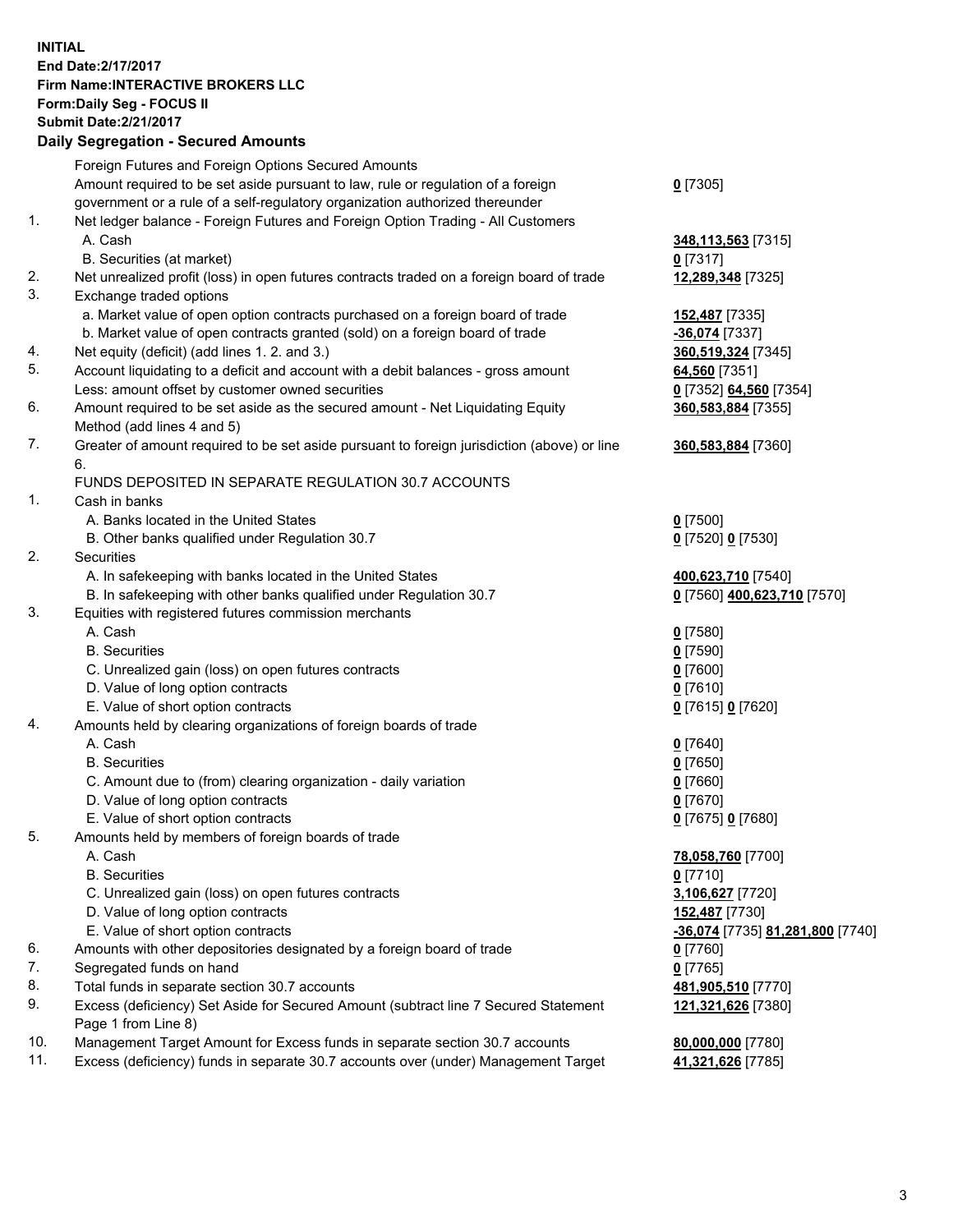**INITIAL End Date:2/17/2017 Firm Name:INTERACTIVE BROKERS LLC Form:Daily Seg - FOCUS II Submit Date:2/21/2017 Daily Segregation - Segregation Statement** SEGREGATION REQUIREMENTS(Section 4d(2) of the CEAct) 1. Net ledger balance A. Cash **3,368,911,572** [7010] B. Securities (at market) **0** [7020] 2. Net unrealized profit (loss) in open futures contracts traded on a contract market **-167,406,268** [7030] 3. Exchange traded options A. Add market value of open option contracts purchased on a contract market **111,002,029** [7032] B. Deduct market value of open option contracts granted (sold) on a contract market **-206,440,599** [7033] 4. Net equity (deficit) (add lines 1, 2 and 3) **3,106,066,734** [7040] 5. Accounts liquidating to a deficit and accounts with debit balances - gross amount **163,653** [7045] Less: amount offset by customer securities **0** [7047] **163,653** [7050] 6. Amount required to be segregated (add lines 4 and 5) **3,106,230,387** [7060] FUNDS IN SEGREGATED ACCOUNTS 7. Deposited in segregated funds bank accounts A. Cash **72,526,150** [7070] B. Securities representing investments of customers' funds (at market) **1,952,002,355** [7080] C. Securities held for particular customers or option customers in lieu of cash (at market) **0** [7090] 8. Margins on deposit with derivatives clearing organizations of contract markets A. Cash **19,536,507** [7100] B. Securities representing investments of customers' funds (at market) **1,413,243,506** [7110] C. Securities held for particular customers or option customers in lieu of cash (at market) **0** [7120] 9. Net settlement from (to) derivatives clearing organizations of contract markets **-18,981,980** [7130] 10. Exchange traded options A. Value of open long option contracts **110,999,003** [7132] B. Value of open short option contracts **-206,439,643** [7133] 11. Net equities with other FCMs A. Net liquidating equity **0** [7140] B. Securities representing investments of customers' funds (at market) **0** [7160] C. Securities held for particular customers or option customers in lieu of cash (at market) **0** [7170] 12. Segregated funds on hand **0** [7150] 13. Total amount in segregation (add lines 7 through 12) **3,342,885,898** [7180] 14. Excess (deficiency) funds in segregation (subtract line 6 from line 13) **236,655,511** [7190] 15. Management Target Amount for Excess funds in segregation **155,000,000** [7194] **81,655,511** [7198]

16. Excess (deficiency) funds in segregation over (under) Management Target Amount Excess